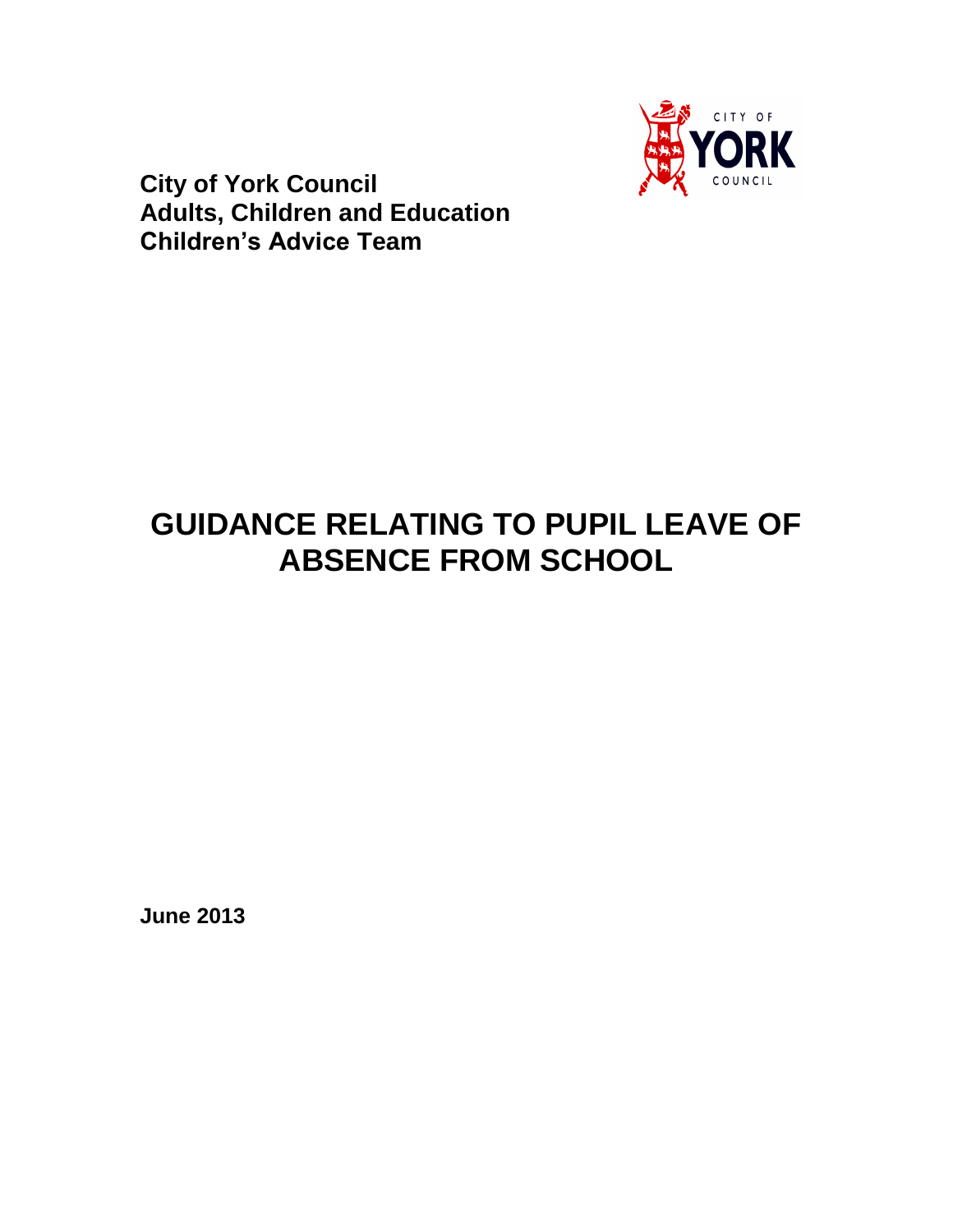## **1. Introduction**

- **1.1** The following policy is aimed at helping schools manage requests from parents for leave of absence in term time. It is intended to make this process clearer and more consistent.
- **1.2** As part of the Local Authority's (LA) support to schools to improve pupil attendance levels in schools this document is intended to assist Headteachers, governors, school staff and parents / carers in making decisions about the timing, need and educational impact which can occur when taking a child out of school for leave of absence such as for holidays in term time. In 2011- 12 16% of all absence in City of York primary schools was due to holidays being taken in term time. In secondary schools the corresponding figure was 6%. This is in line with the national average. However the range of absence due to holidays in term time ranges, from school to school, from less than 3% to 37%.
- **1.3** Schools are required to provide education for 190 days per year and it is expected that children who are registered at a school will attend for all this time. Parents do not have an automatic right for their children to have authorised absence when they request it for holidays in term time or for any other reason.
- **1.4** There are clear links between children's attendance and their attainment. A child absent from school for two school weeks each year will miss the equivalent of two terms' education over their school career. This is a strong factor in seeking to reduce all avoidable absence.
- **1.5** Some head teachers have been reluctant to unauthorise parental request for leave of absence, fearful this would have a detrimental impact upon their relationship with families. However it is felt an authority wide policy used consistently will reduce absence without negatively affecting the strong relationship between schools and families.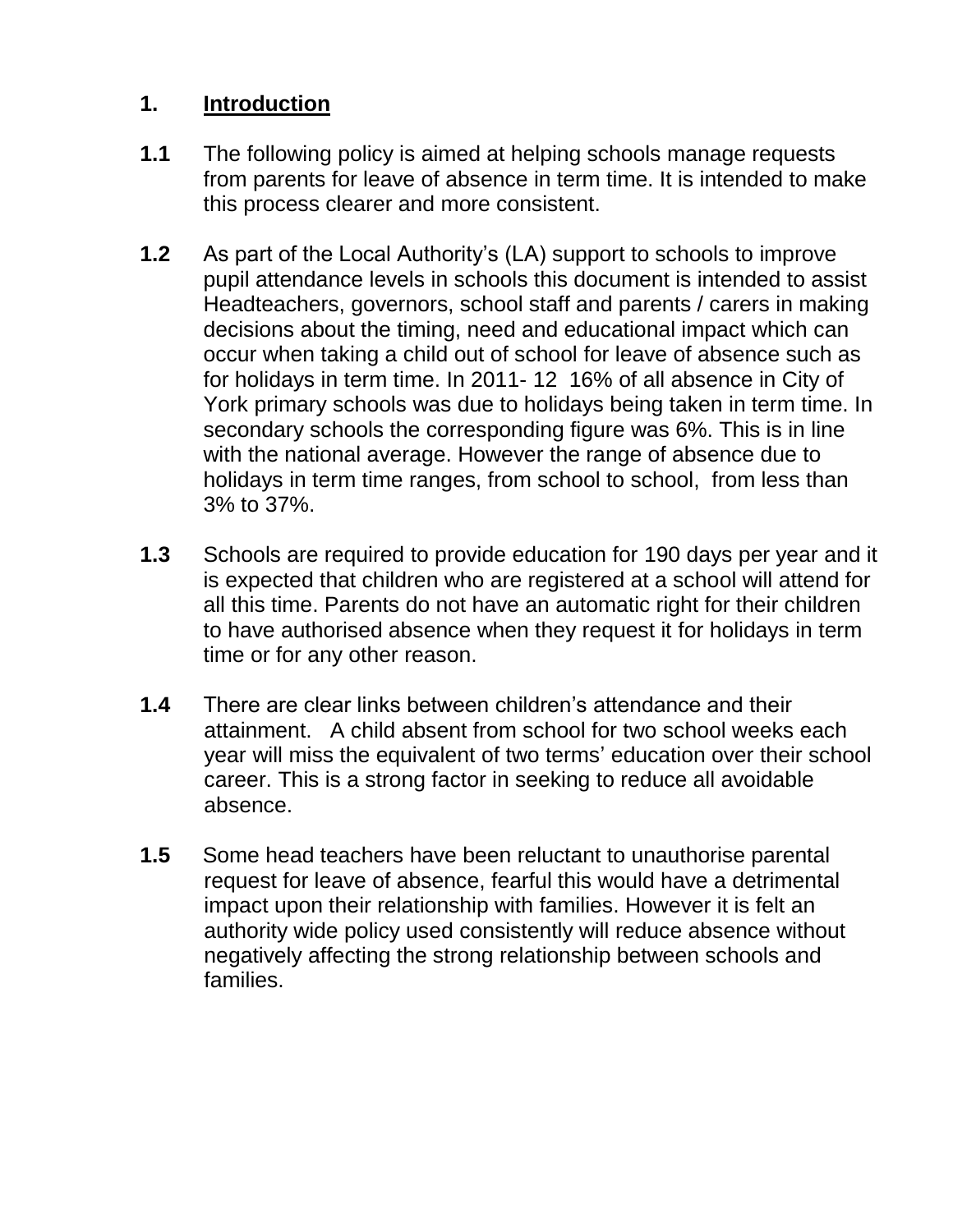## **Legislation and guidance**.

[Education \(Pupil Registration\) \(England\) \(Amendment\) Regulations 2013](http://www.legislation.gov.uk/uksi/2013/756/contents/made)

[The Education \(Pupil Registration\) \(England\) Regulations 2006](http://www.legislation.gov.uk/uksi/2006/1751/contents/made)

[The Education \(Penalty Notices\) \(England\) \(Amendment\) Regulations 2013](http://www.legislation.gov.uk/uksi/2013/757/contents/made)

## **2 Criteria for assessing requests for leave of absence**

**2.1** The Secretary of State for Education has moved to clarify the guidance with respect to such requests. Head teachers will be expected to unauthorise all requests for leave of absence unless in **exceptional** circumstances. [The Education \(Pupil Registration\)](http://www.legislation.gov.uk/uksi/2006/1751/contents/made)  [Regulations 2006 h](http://www.legislation.gov.uk/uksi/2006/1751/contents/made)ave been amended to remove any reference to heads being able to authorise up to ten days for family holiday.

This means that:

- Parents CAN NOT demand leave of absence as an automatic right
- Schools CAN NOT apply blanket policies to approve or reject all applications for leave of absence.
- All requests MUST be considered on their own merits
- Leave of absence MUST only be granted in exceptional circumstances.
- The power to un/authorise leave belongs to the head teacher.

The amended regulations are available [here.](http://www.legislation.gov.uk/uksi/2013/756/contents/made)

**2.2** Leave of absence for any reason, such as family holidays, is not a right. Whilst head teachers may wish to adopt a policy, such as a blanket ban, they should not restrict their discretion and thus prevent them assessing each application on its own merits. It is for head teachers only, not parents, to determine whether a request is exceptional.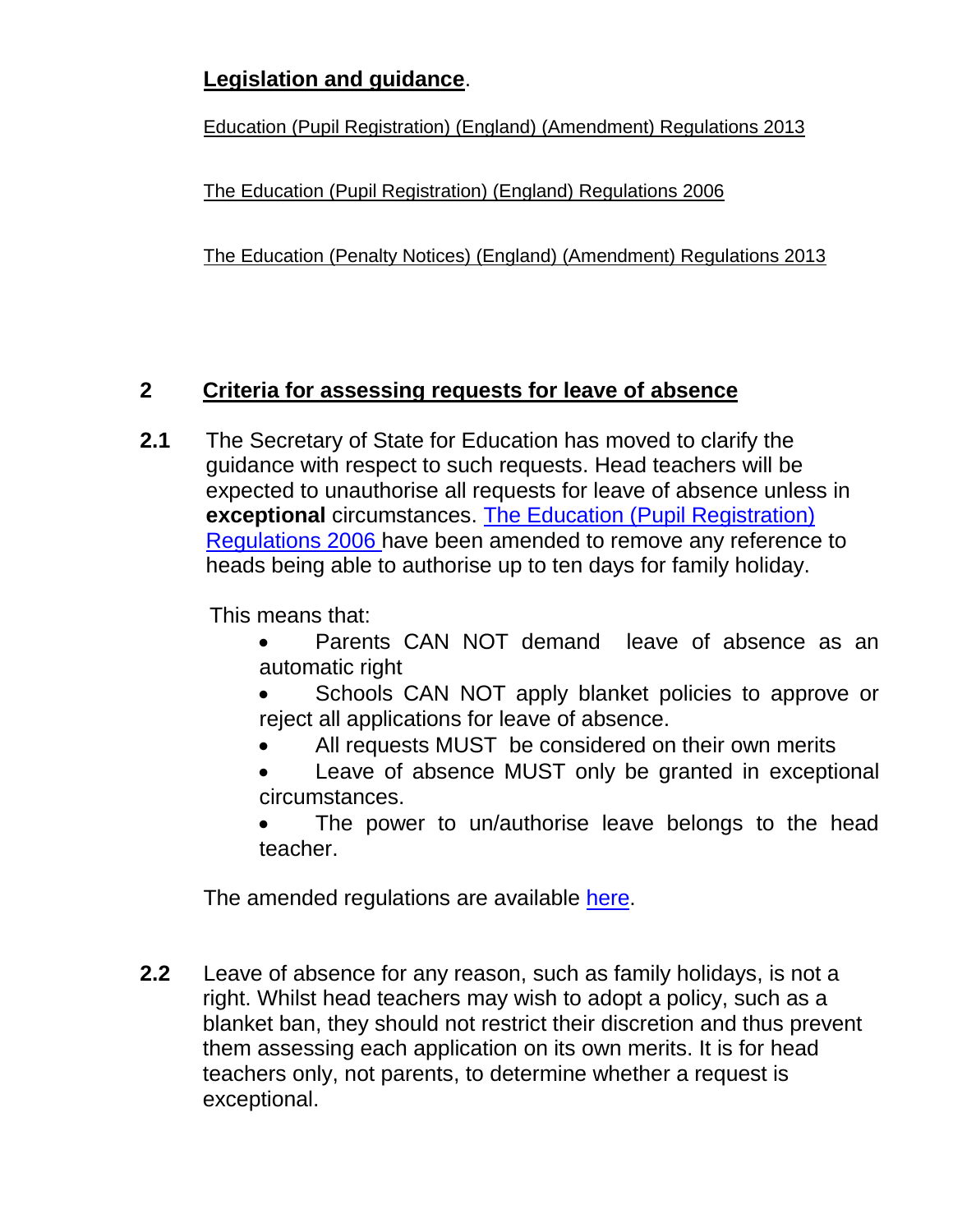A pupil may be granted leave of absence where

- an application has been made in advance to the head teacher by a parent/carer
- The head teacher considers that leave of absence should be granted due to the exceptional **circumstances** relating to that application.
- **2.3** Advice on what may constitute **exceptional** circumstances to grant a request for Leave of Absence suggests examples such as:
	- service personnel who are prevented from taking holidays outside term time if the holiday will have minimal disruption to the pupil's education
	- When a family needs to spend time together to support each other during or after a crisis.
	- Any other circumstances the head teacher considers to be exceptional.
- **2.4** It is expected that head teachers will not authorise requests for leave of absence where the following apply:
	- availability of cheap holidays
	- availability of desired accommodation
	- poor weather experienced in school holiday
	- periods overlap with beginning or end of term.
- **2.5** Parents should be informed that in the case of a pupil granted leave of absence i.e. for a family holiday, should the pupil fail to attend within ten school days immediately following the expiry of the period for which leave was granted, the child's name can be removed from the school roll. However schools should only remove a pupils name from their roll in such circumstances following discussion with both the Schools Adviser: Attendance and Integrated Working and reading the local guidance available at: [www.yor-ok.org.uk/schooltransfers](http://www.yor-ok.org.uk/schooltransfers)

## **3 Marking of Registers**

**3.1** Approved leave of absence for a family holiday should be marked as 'H' in the school register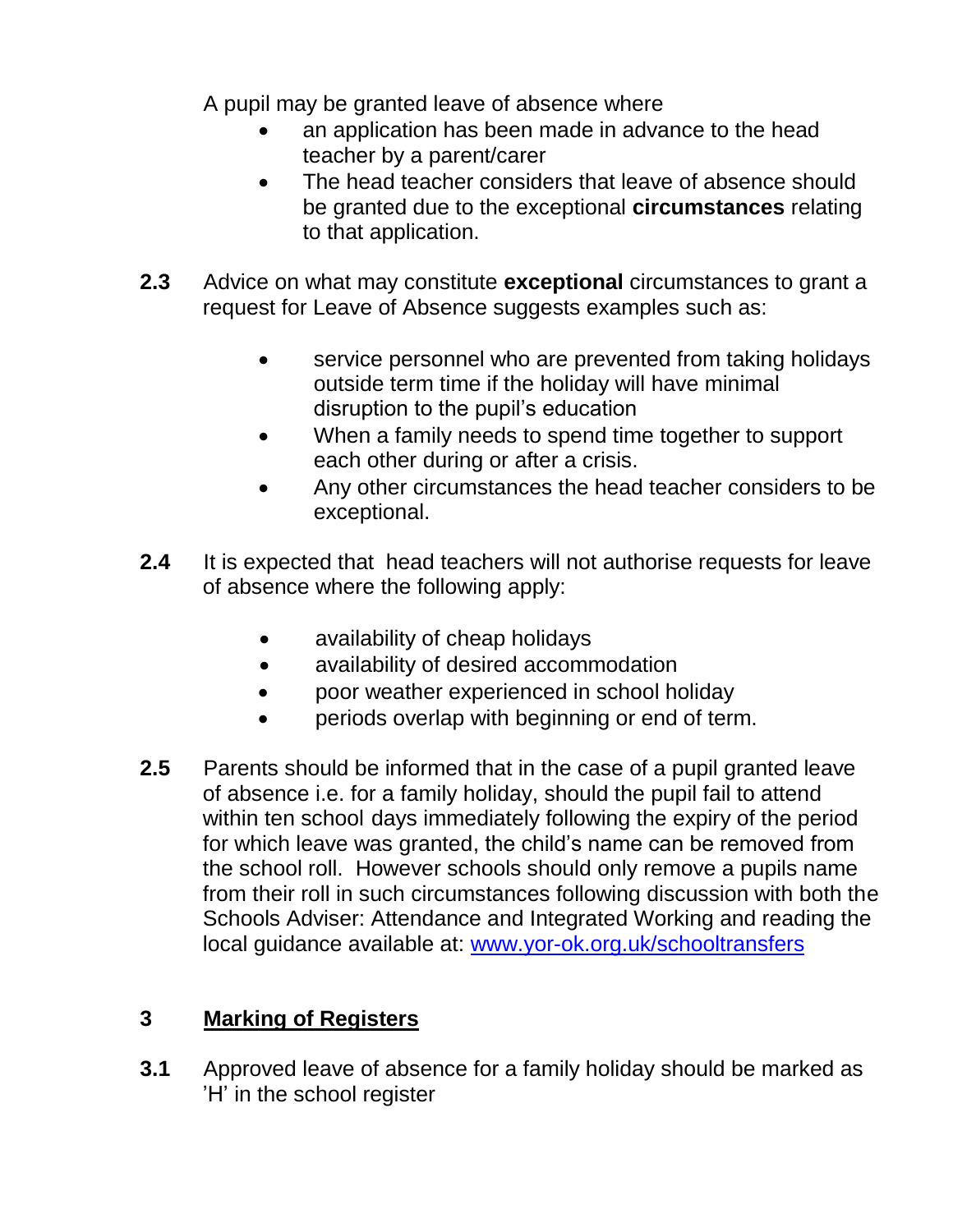- **3.2** Where the school and parents fail to reach agreement, and the child is then absent from school due to a family holiday, then the school register should be marked as 'G'.
- **3.3** Where the leave of absence is authorised for family holiday and the parents keep a child away for longer than agreed then the additional absence should be marked as 'G' in the register.
- **3.4** In exceptional circumstances, approved extended authorised holiday leave of absence should be marked as 'F' in the school register.
- **3.5** Requests for other leave of absence that are authorised i.e. for a funeral or wedding should be marked using code C. Request that are declined and therefore not authorised should be marked using code O.

### **4 Publication of arrangements**

- **4.1** A clear procedure for requesting leave of absence should be available to parents and included in the school's prospectus and policy statement. School must include in policies that are issued to parents, advice regarding Leave of Absence, and make clear that a parent who takes a child out of school without absence being authorised can be issued with a Fixed Penalty Notice of £60. When declining requests for absence schools should inform parents that a notice may be issued if the leave is taken without consent (see appendix 3 for example letter).
- **4.2** Other measures to ensure parents are fully aware of the potential consequences of pupils with leave of absence which is not authorised by the headteacher may include:
	- Parents being written to annually to inform them of the schools position regarding leave of absence in term time and that a Fixed Penalty Notice can be issued in certain circumstances. This letter needs to be sent to all parents with consideration to a copy being placed in each pupils file. This is particularly important as it may be part of any evidence presented to court should any enforcement action need taking in the event of Fixed Penalty Notice not being paid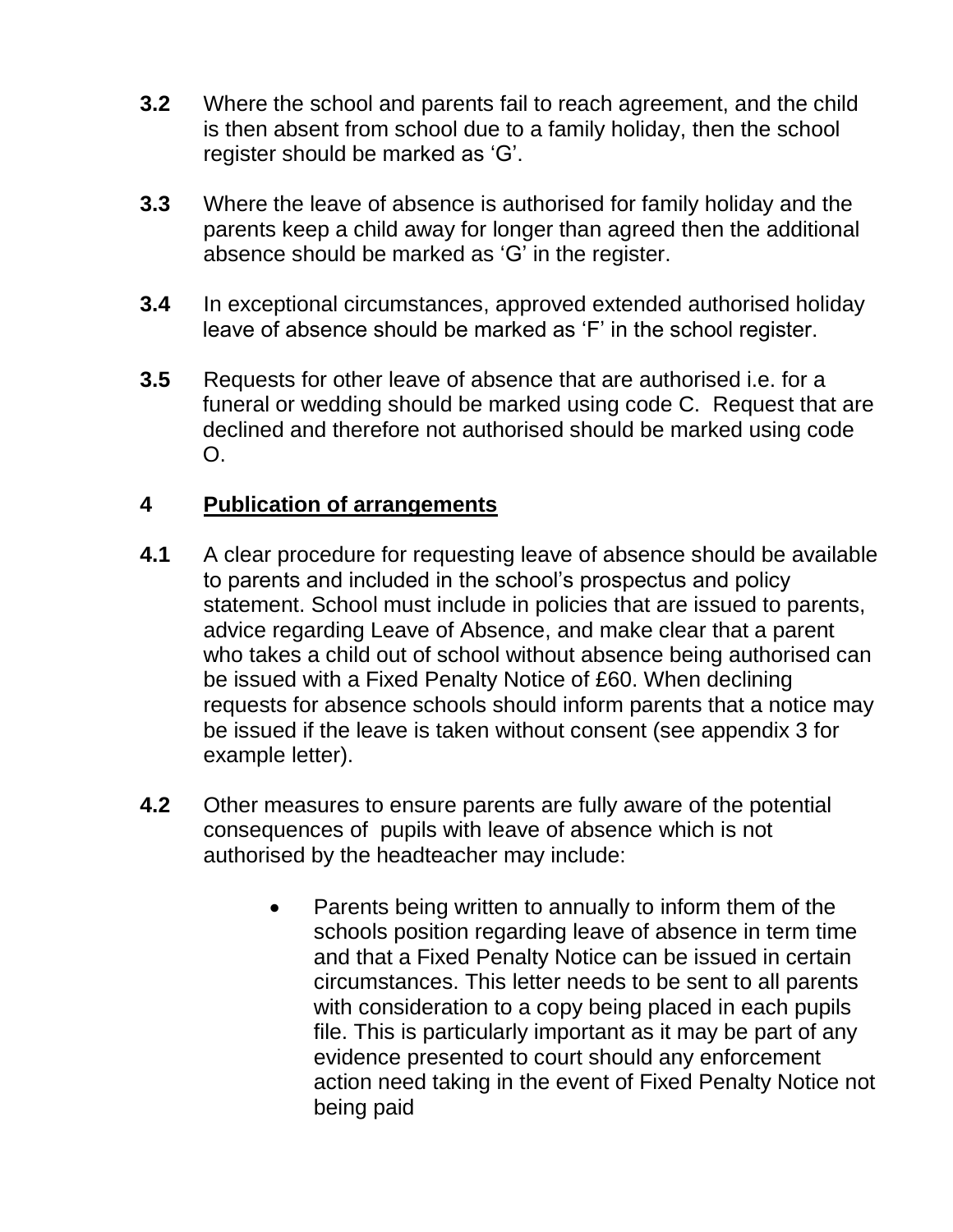- the handbook and school website for parents issued by school, contains information about the school's position and views on leave of absence in term time
- the recommended Leave of Absence Application Form is used and all correspondence relating to applications for leave in term time (including any notes for supporting a decision to decline an application) is retained as this may be needed as evidence.

### **5 Issuing of Fixed Penalty Notices.**

**5.1** The LA has a Council members' agreed protocol regarding the issuing of Fixed Penalty Notices. This covers the issuing of Penalty Notices when children have been absent for leave of absence, without the headteacher's consent. When a headteacher decides to make a request they should contact the School Adviser: Attendance and Integrated Working on 01904 551817 or mark.smith@york.gov.uk

### **6 Further Information**

**6.1** Further information relating to the current regulations and recommended practice in relation to this issue may be obtained from the attendance section on the [DfE website.](http://www.education.gov.uk/schools/pupilsupport/behaviour/attendance)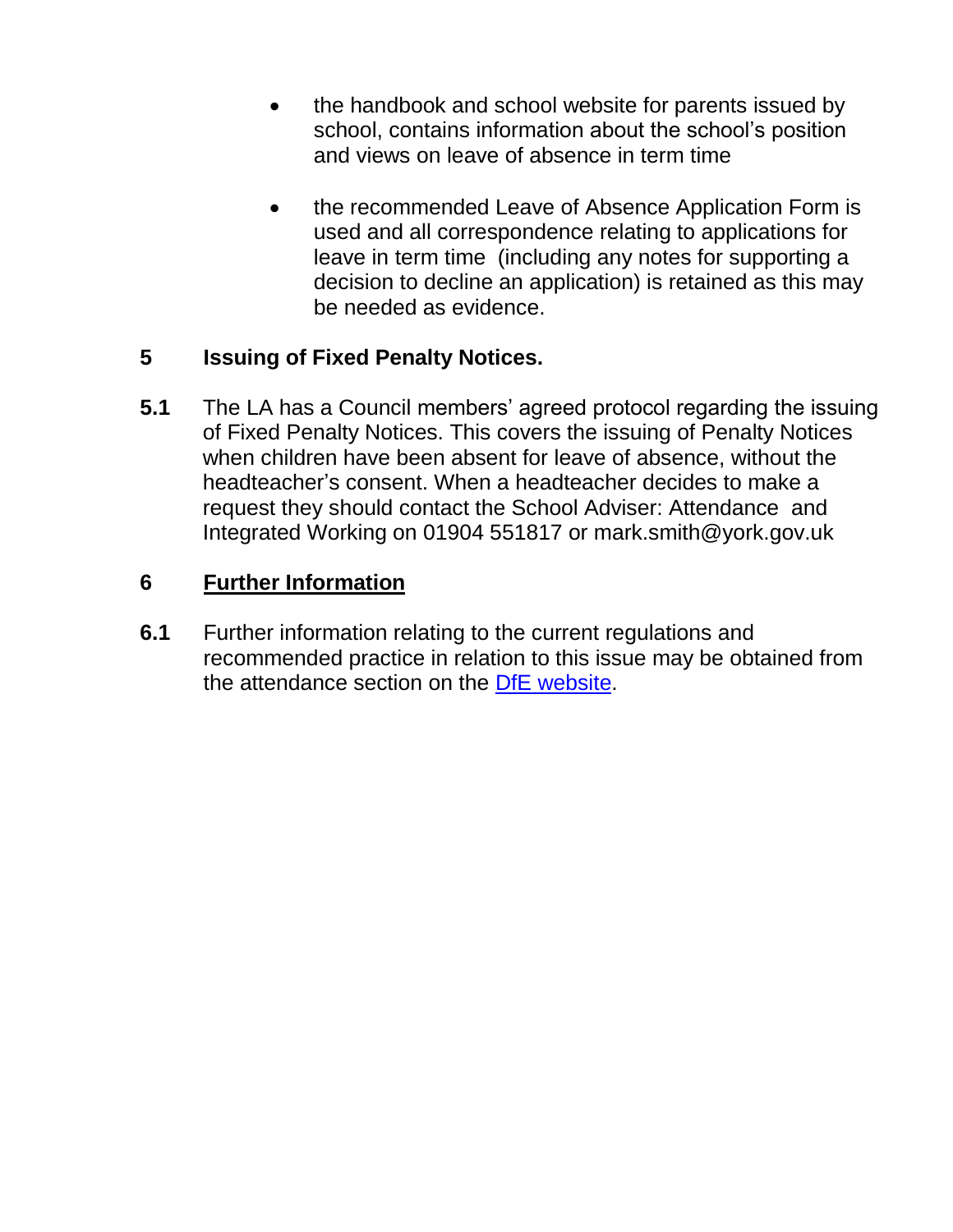## **Appendix 1**

#### **Leave of Absence Request Form**



[Name of school]

## APPLICATION FOR PUPIL LEAVE OF ABSENCE FROM **SCHOOL**

Full name of child(ren)

Address

Exceptional Reasons for application and dates

Has leave of absence been taken in term time before?

Are you requesting leave of absence for any siblings at another school? If so please provide details.

Signature of parent(s) / carer(s) (applications can only be made by parents/carers)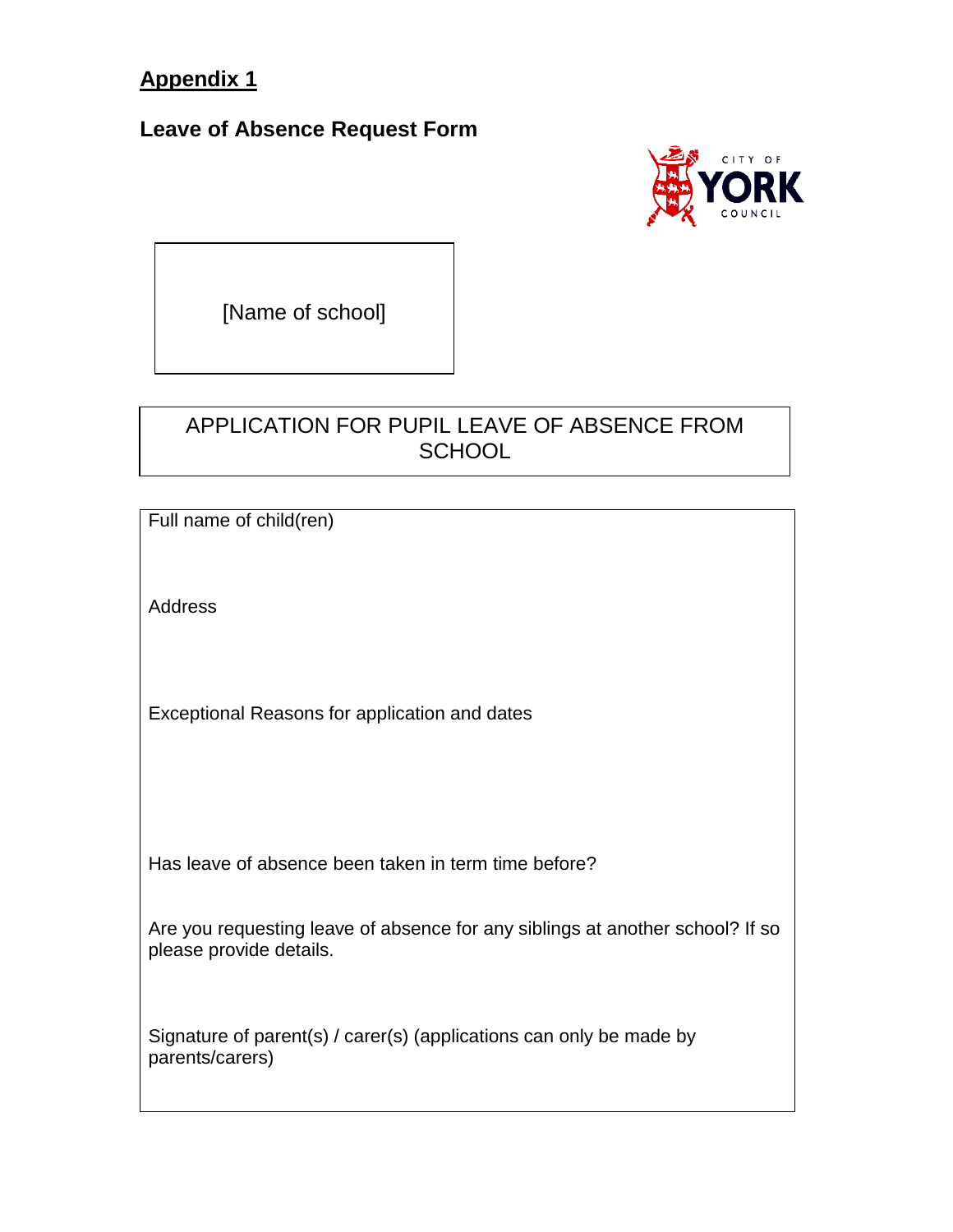**Date** 

Office use only

Seen by headteacher / head of year

Agreement reached

Other outcome Date 1 1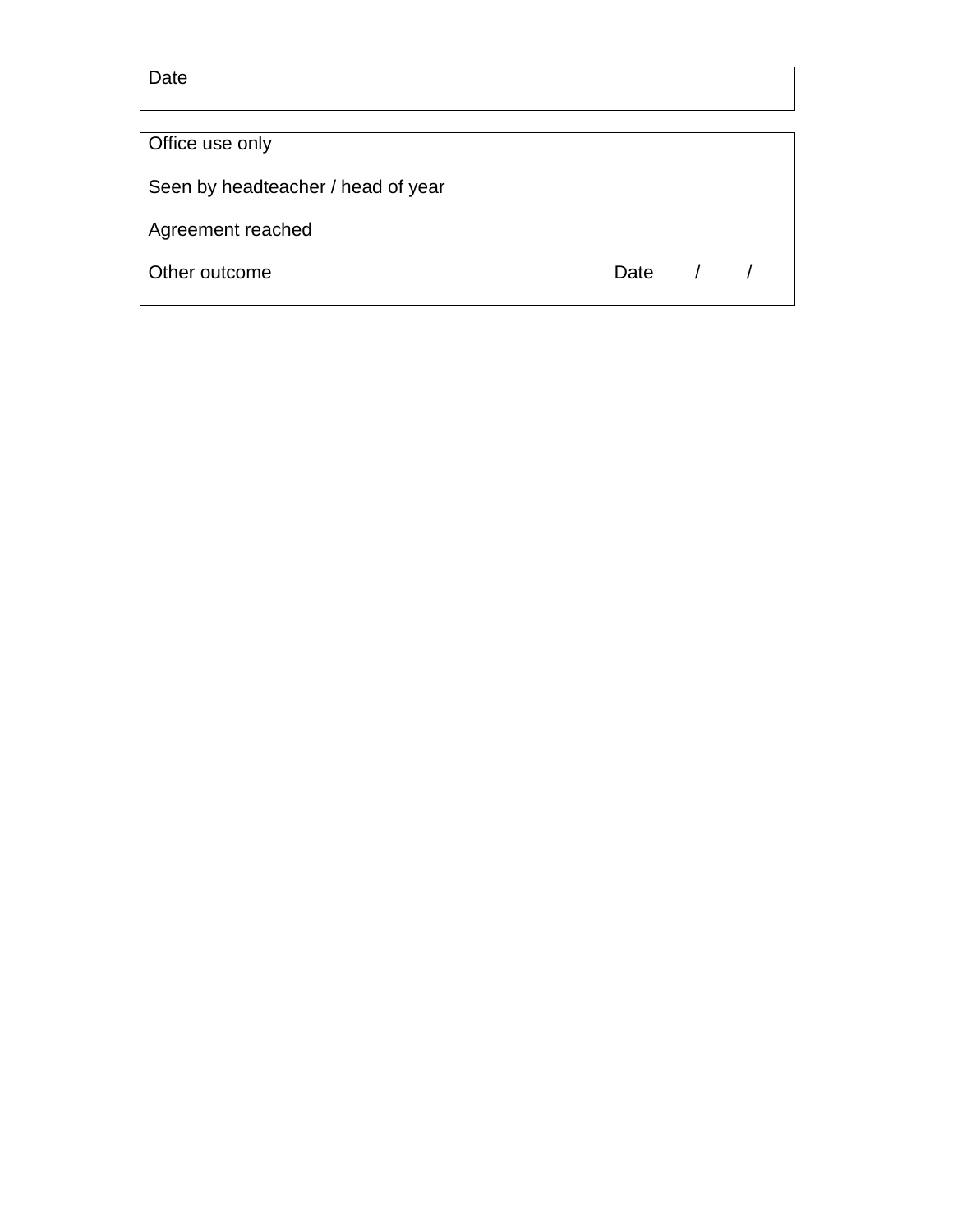## **Appendix 2**

#### **Standard letter from schools re changes to Leave of Absence Regulations**

#### Dear Parent

I am writing to inform you of some recent changes made by the Department for Education which will impact on the way in which any requests for leave of absence for holidays in term time will be dealt with. These changes come into effect from September 2013 and apply nationally.

It is intended that this new guidance should further reduce the amount of time children lose to holidays in term time. Nationally 15% of all absence in primary schools is due to children being removed for holidays in term time, with the vast majority of this absence being authorised. *In secondary schools the figure is significantly lower with 5.5% of all absence being due to holidays in term time.(delete as appropriate)*

The changes mean that heads will not be able to authorise any requests for leave of absence in term time unless in exceptional circumstances. We have not been provided with any examples of what exceptional circumstances may be, though I am aware that colleagues in the local authority are working with schools to develop some consistency as to what may be regarded as exceptional. Previously the DfE have said that holidays should not be authorised on grounds of cost or availability of a particular holiday and this will not change. I would anticipate that there will be very few requests for leave of absence in term time which will be exceptional and therefore most requests for leave of absence will be declined and therefore marked as unauthorised.

Parents do not have an automatic right for their children to have authorised absence to go on holiday. In certain circumstances parents can be issued with a Fixed Penalty Notice where they take a holiday in term time which is not authorised by the head teacher. A Fixed Penalty Notice can require a parent to pay a sum of either £60 or £120. Each parent can be issued with a notice for each child so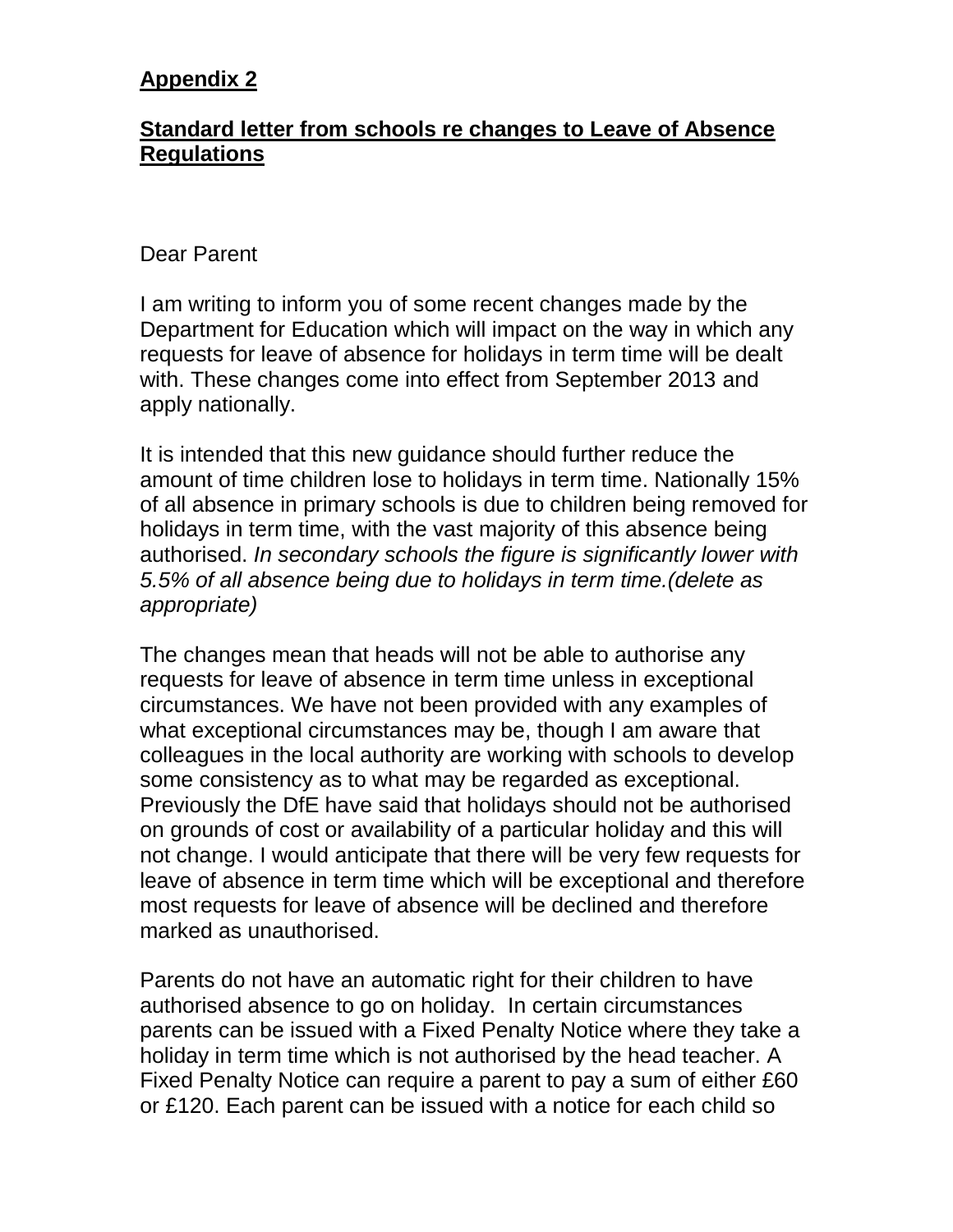two parents with two children can potentially be issued with four notices.

If you wish to talk about this matter with me please contact the school to make an appointment

Yours.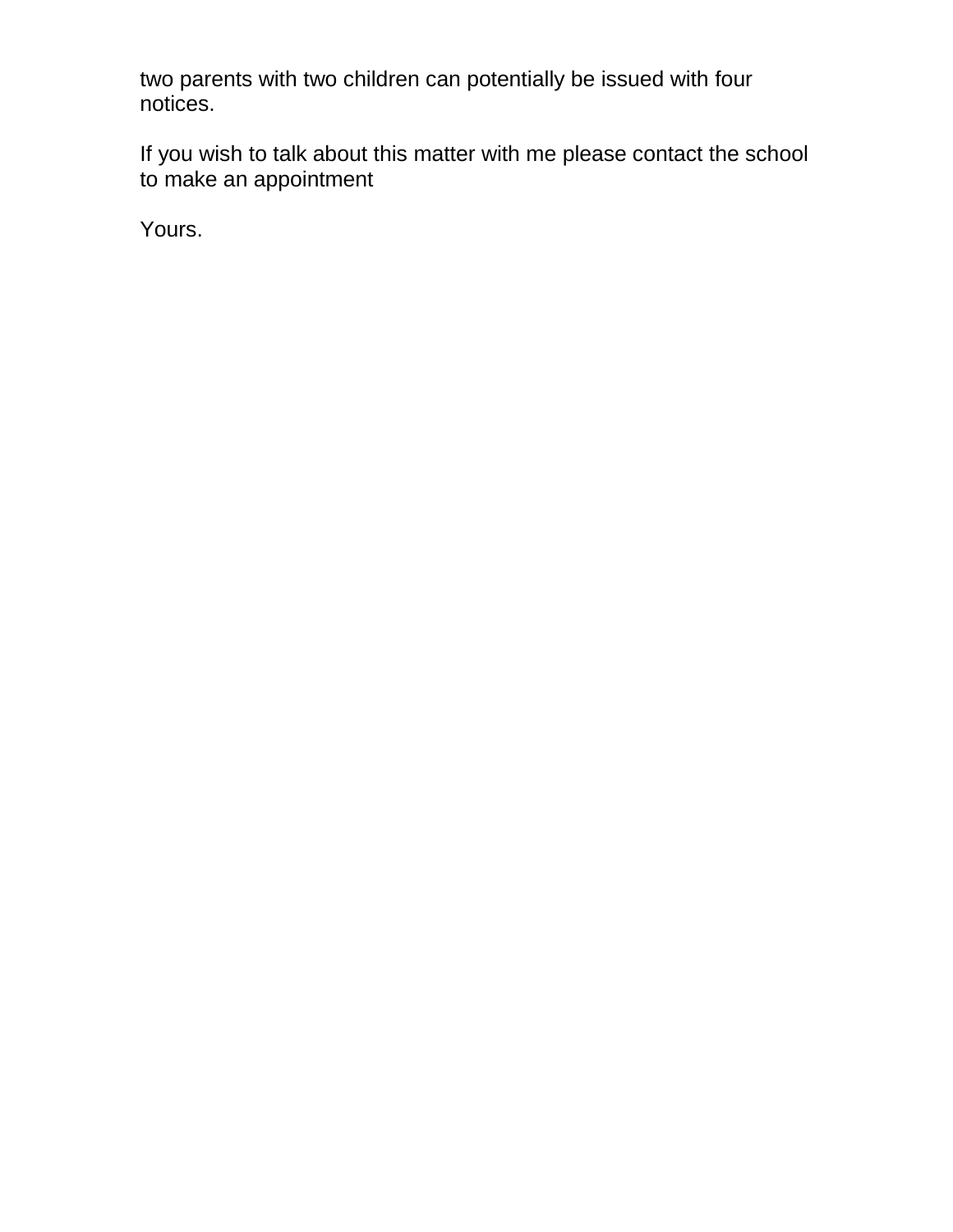### **Appendix 3**

#### **Sample Warning Letter following refusal to authorise a request for leave of Absence**

#### Dear *name*

I am writing to you regarding your recent request that your child, *name* be given authorised leave of absence to take a holiday in term time *(or other circumstance – insert as appropriate.)*

Unfortunately I am not able to authorise this absence. The circumstances in which we are able to authorise these requests are limited and it is only in exceptional circumstances. Advice on what constitutes exceptional circumstances suggests situations such as children of service personnel and other employees who are prevented from taking holidays outside the term time, and families who need to spend time together following a crisis.

The guidance, clearly states, that where families take children out of school for holidays for reasons such as availability of cheap holidays and availability of desired accommodation the absence should not be authorised.

Should you choose to take the leave of absence in term time it will, as I said, be regarded as unauthorised absence and I may consult with the Local Authority and ask that they consider what action they can take. I am aware that they could consider issuing you with a fixed penalty notice under Section 23 of the Anti Social Behaviour Act. Any parents/ issued with such a notice will be subject to a prompt fine of either £60 per parent per child (if paid within 21 days) or £120 (if paid after the 21st day but within 28 days). Failure to pay the Fixed Penalty Notice is likely to lead to prosecution.